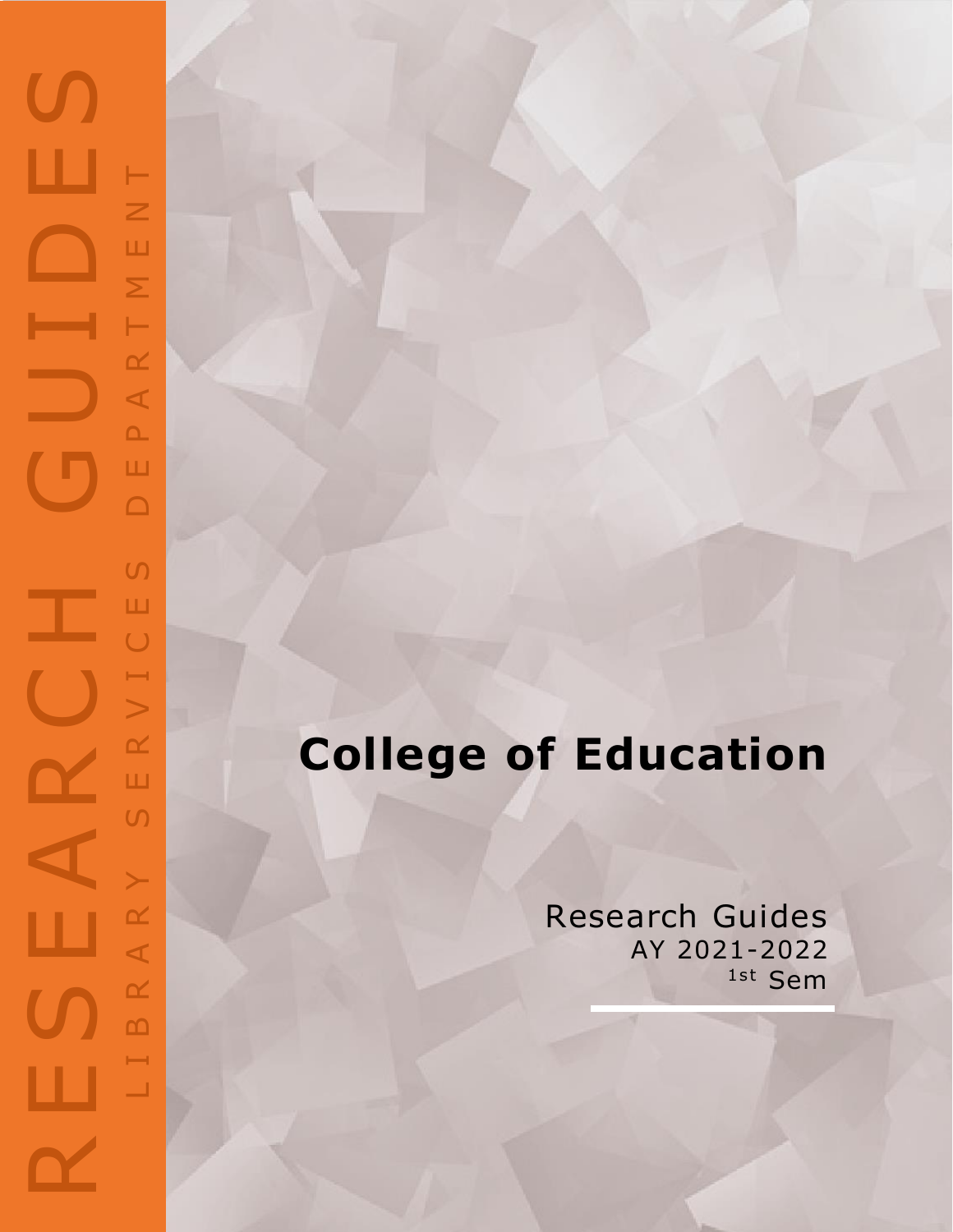Instructions: Use Google Chrome as your default browser and log on using your official Letran E-mail. Click on the subject title to access the Research Guide. Make sure your device is connected to the Internet.

| <b>Academic Program</b><br><b>Subject Code</b><br><b>EMC308</b> | <b>BSE English</b><br><b>Subject Title</b><br>Language Programs & Policies in Multilingual Societies AY 21-22 |
|-----------------------------------------------------------------|---------------------------------------------------------------------------------------------------------------|
| <b>EMC302</b>                                                   | Language, Culture and Society AY 21-22                                                                        |
| <b>EMC309</b>                                                   | <b>Mythology &amp; Folklore AY 21-22</b>                                                                      |
| <b>EMC303</b>                                                   | <b>Structure of English AY 21-22</b>                                                                          |
| <b>EMC310</b>                                                   | <b>Teaching and Assessment of Macro-Skills AY 21-22</b>                                                       |
| <b>EMC311</b>                                                   | Contemporary, Popular & Emergent Literature AY 21-22                                                          |
| <b>EMC318</b>                                                   | <b>English for specific purposes AY 21-22</b>                                                                 |
| <b>EMC320</b>                                                   | <b>Language and Learning Materials Development AY 21-22</b>                                                   |
| <b>EMC319</b>                                                   | <b>Language Education Research AY 21-22</b>                                                                   |
| <b>EMC321</b>                                                   | <b>Literary Criticism AY 21-22</b>                                                                            |
| <b>EMC323</b>                                                   | <b>Stylistics and Discourse Analysis (Cognate) AY 21-22</b>                                                   |
| <b>EMC322</b>                                                   | Teaching and Assessment of Literature Studies AY 21-22                                                        |
| <b>Academic Program</b>                                         | <b>BSE Math</b>                                                                                               |
| <b>Subject Code</b>                                             | <b>Subject Title</b>                                                                                          |
| <b>MMC304</b>                                                   | <b>Plane and Solid Geometry AY 21-22</b>                                                                      |
| <b>MMC308</b>                                                   | Calculus II AY 21-22                                                                                          |
| <b>MMC309</b>                                                   | <b>Elementary Statistics and Probability AY 21-22</b>                                                         |
| <b>MMC305</b>                                                   | <b>Trigonometry AY 21-22</b>                                                                                  |
| <b>MMC310</b>                                                   | <b>Mathematics of Investment AY 21-22</b>                                                                     |